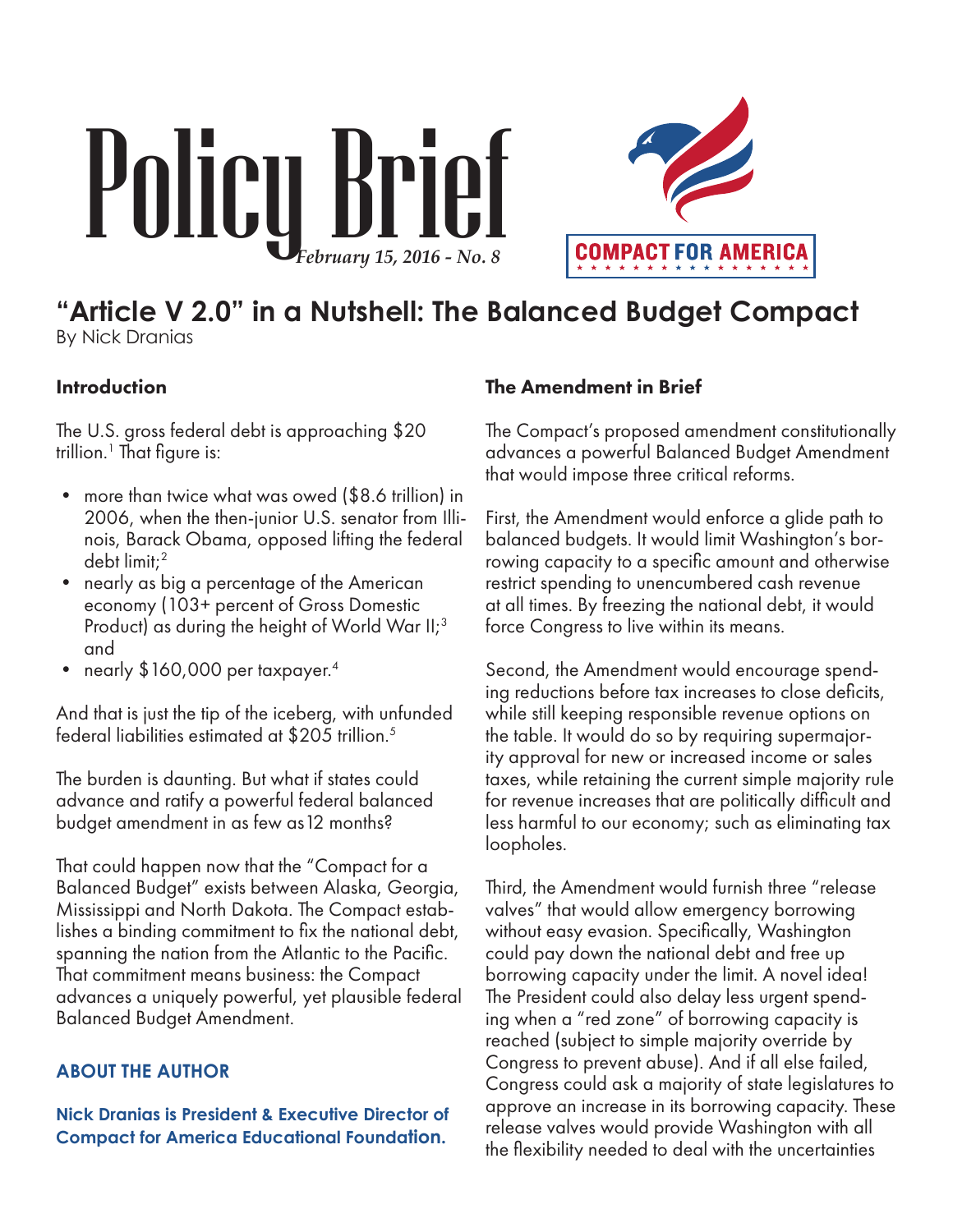of the real world—but without the absurdity of giving a bankrupt debtor the power to borrow whatever it wants.

These reforms would focus the mind in Washington on priorities. They would force political players to show their cards. And once spending reductions were exhausted, they would encourage long overdue pro-growth tax reforms to close deficits. At long last, the days of kicking the fiscal can to our kids would be over.

Democrats and Republicans alike should recognize that if we want to preserve the federal spending that is truly necessary, the first thing we need to do is start treating debt as a limited resource. Imposing

fiscal policy to the reality of limited resources. This is necessary to ensure that meaningful fiscal planning and prioritization take place. Only with planning and prioritization will the the necessary borrowing capacity exist when the states and the people actually need it. If unsus-

scarcity on debt conforms Democrats and Republicans alike ultimate legislative ratishould recognize that if we want to preserve the federal spending that is truly necessary, the first thing we need to do is start treating debt as a limited resource.

tainable borrowing crashes the system, there will be no more borrowing to fund desired programs.

#### The Next-Generation Article V Movement

The Compact for a Balanced Budget uses an interstate agreement to simplify the state-originated Article V convention process. Ordinarily, without an interstate compact, the Article V convention process would require at least 100 legislative enactments, six independent legislative stages, and five or more years of legislative sessions to generate a constitutional amendment.

In particular, the non-compact Article V approach first requires two-thirds of the state legislatures to pass resolutions applying for a convention (34 enactments). Second, a majority of states must pass laws appointing and instructing delegates (26 enactments). Third, Congress must pass a resolution calling the convention. Fourth, the convention must meet and propose an amendment. Fifth, Congress must pass another resolution to select the mode of

ratification (either by state legislature or in-state convention). And sixth, three-fourths of the states must pass legislative resolutions or successfully convene in-state conventions that ratify the amendment (at least 38 enactments).

By contrast, the compact approach to Article V consolidates everything states do in the Article V convention process into a single agreement among the states that is enacted once by three-fourths of the states. Everything Congress does is consolidated in a single concurrent resolution passed just once with simple majorities and no presidential presentment.

The Compact includes everything in the Article V amendment process from the application to the

fication. The counterpart congressional resolution includes both the call for the convention and the selection of legislative ratification for the contemplated amendment.

The Compact is able to pack both the front and back ends of the Article V

convention process into just two overarching legislative vehicles by using conditional enactments. For example, using a conditional enactment, the "nested" Article V application contained in the Compact goes "live" only after three-fourths of the states join the compact (three-fourths, rather than two-thirds, is the threshold for activating the Article V application because the Compact is designed to start and complete the entire amendment process).

Correspondingly, using conditional enactments, the nested call in the congressional counterpart resolution goes live only after three-fourths of the states join the Compact. Likewise, the nested selection of legislative ratification in the congressional resolution becomes effective only if, in fact, the contemplated amendment is proposed by the Article V convention organized by the Compact.

By using an interstate agreement and conditional enactments to coordinate and simplify the state-originated Article V amendment process, the Compact approach to Article V reduces the number of nec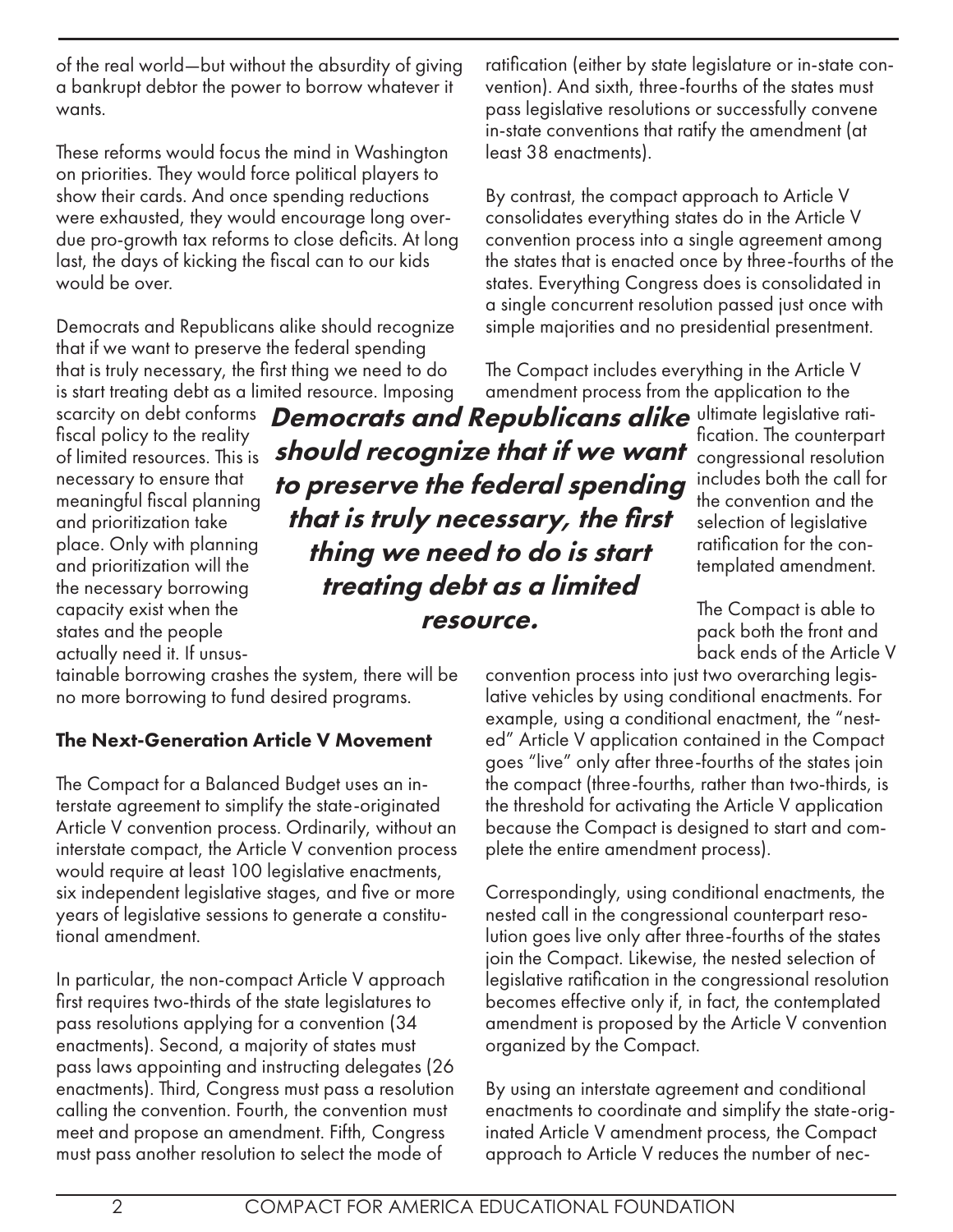essary legislative enactments, stages, and sessions from 100+ enactments to 39 (38 states joining the compact, one congressional resolution), from six legislative stages to three (passage of compact, convention proposal of amendment, congressional passage of resolution), and from five or more session years to as few as one (the current target is three years).

In addition, like any well-drafted contract, the Compact approach eliminates all reasonable uncertainty about the Article V Amendment process. It identifies and specifies the authority of the delegates from its member states. It specifies in advance all

Article V convention ground rules, limiting the duration of the convention to 24 hours. It requires all member state delegates to vote to establish rules that limit the agenda to an up-or-down vote on a specific, pre-drafted balanced budget amendment. It disqualifies from participation any member state – and the vote of



any member state or delegate – that deviates from that rule. It further bars all member states from ratifying any other amendment that might be generated by the convention.

Thus, from the vantage points of efficiency, public policy, and certainty, the Compact for a Balanced Budget is an upgrade from the non-compact approach to Article V.

# Article V: Not Meant to Be Insurmountable

The "spirit" of Article V is not somehow violated by coordinating and consolidating the amendment process in such a way that the states applying for a convention also agree to ratify a desired amendment. To the contrary, there is strong evidence that the Founders expected the states would do just that. In rebuttal of Patrick Henry's lengthy oration at the Virginia ratification convention that it was too difficult for the states to use Article V, George Nicholas responded, "It is natural to conclude that those States who will apply for calling the Convention, will concur in the ratification of the proposed amendments" (emphasis added).<sup>6</sup> Nicholas clearly anticipated that states would coordinate their use of Article V from beginning to end.

Moreover, nothing in the history or text of Article V requires states to organize a "black box" amendment-drafting convention. No Founder ever expressed the distinctly modern view that the states must first organize an Article V convention to find

Convention proposes Balanced Budget Amendment out what constitutional amendments it might propose. To the contrary, as discussed above, George Washington, James Madison, and Alexander Hamilton all promised the states' power to obtain desired amendments through the

Article V convention process would be equal to that of Congress to propose desired amendments. These representations, if taken as true, imply the Article V convention was meant to be an instrument of the states that could be directed by the states to proposing specific amendments, not an independent agency with a mysterious constitutional reform agenda of its own. Hamilton expressly distinguished the Article V amendment process from the sort of secretive, wide-ranging legislative deliberation that characterized the Philadelphia Convention.

In Federalist No. 85, Hamilton wrote, "But every amendment to the Constitution, if once established, would be a single proposition, and might be brought forward singly. There would then be no necessity for management or compromise, in relation to any other point[:] no giving nor taking. The will of the requisite number would at once bring the matter to a decisive issue." Significantly, Hamilton made the foregoing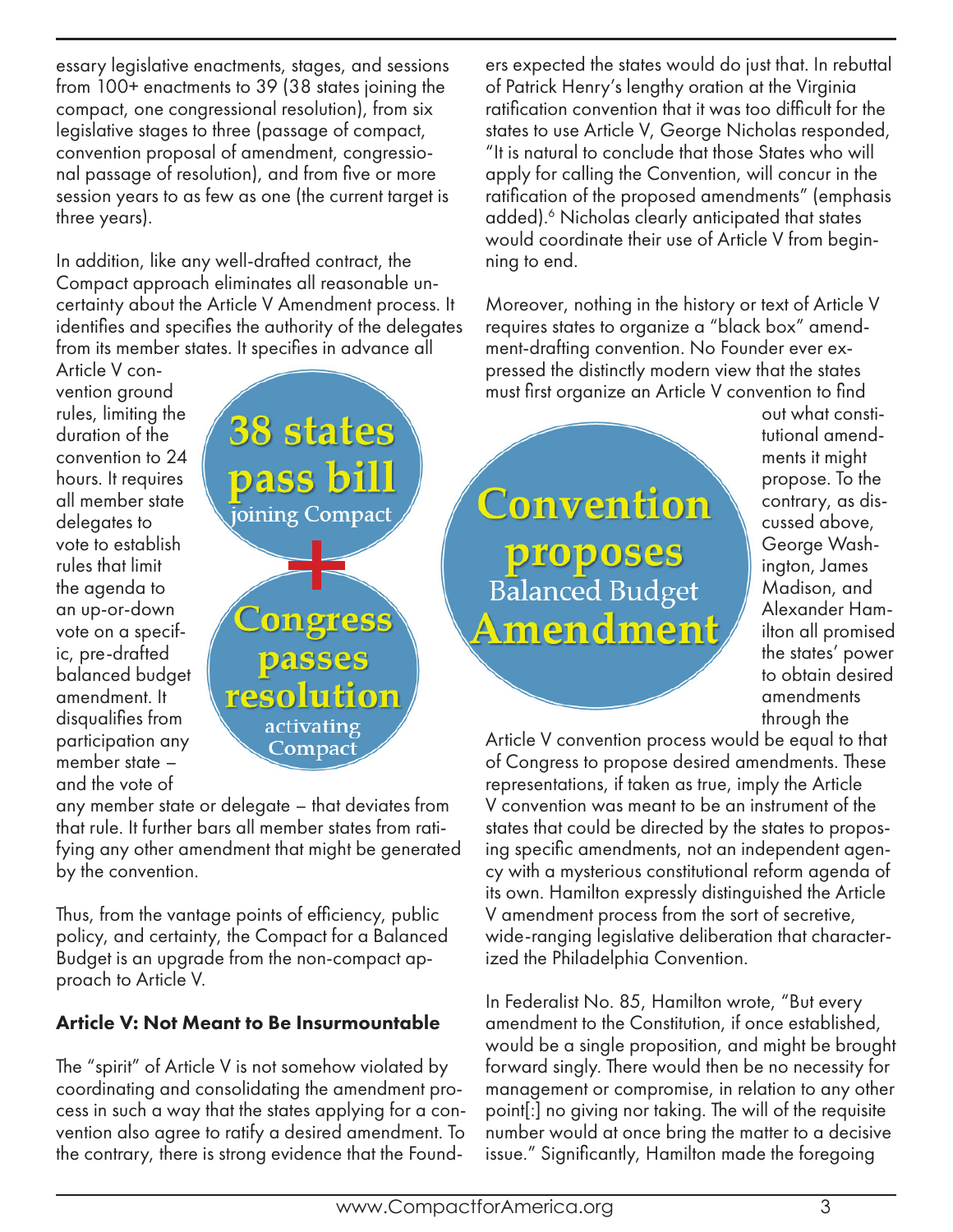representation with regard to "every amendment," logically including those brought forward by the states through an Article V convention, which implies that an Article V convention could be limited to an up-or-down vote on proposing a single amendment.

As illustrated by Hamilton's closing arguments in the Federalist Papers, the Founders never "sold" ratification of the Constitution on the basis that the Article V convention was a mysterious, autonomous body that no one – not even the states – controlled outside of the convention. The Founders never would have

succeeded with such absurdly unpersuasive arguments against opponents of ratification, such as Patrick Henry, who railed against the usefulness of the Article V convention as a means of limiting federal power from the states.

#### Consent of Congress Requirements

Another common objection is that the Compact approach is defective because Article I, Section 10, of the U.S. Constitution provides that states may not enter into compacts without the "consent" of Congress. There is

no question the Compact approach requires some form of congressional consent for the convention to be called and for legislative ratification to be selected, but such consent need not be express and it need not come in advance of the formation of an interstate compact.

The Supreme Court has held for nearly 200 years that congressional consent to interstate compacts can be given expressly or implicitly, either before or after the underlying agreement is reached.<sup>7</sup> Moreover, under equally longstanding precedent, a binding interstate compact can be constitutionally formed without congressional consent so long as the compact does not infringe on the federal government's delegated powers.8

Nothing in the Compact for a Balanced Budget infringes on any federally delegated power, because conditional enactments and express provi-

sions ensure all requisite congressional action in the Article V amendment process would be secured before any compact provision predicated on such action became operative. For example, no member state or delegate appointed by the Compact can participate in the convention it seeks to organize before Congress calls the convention in accordance with the Compact. Similarly, as discussed above, the pre-ratification of the contemplated balanced budget amendment goes live only if Congress effectively selects legislative ratification. Thus no provision of the Compact in any way invokes or implicates any

power textually conferred on Congress by Article V unless implied consent is first received from Congress exercising its call duty and ratification referral power in conformity with the Compact.

To claim the Compact infringes on powers delegated to the federal government, one would have to demonstrate that the federal government has the exclusive power to direct and control an Article V convention by way of setting the convention agenda and delegate instructions. But all of the available founding-era evidence

shows it was the understanding of the framers and ratifiers that the states would target the Article V convention process to desired amendments, which implies state control over the convention agenda and delegates.

For example, on January 23, 1788, Federalist No. 43 was published with James Madison's attributed observation that Article V "equally enables the general and the State governments to originate the amendment of errors, as they may be pointed out by the experience on one side, or on the other." Similarly, George Washington wrote on April 25, 1788, "it should be remembered that a constitutional door is open for such amendments as shall be thought necessary by nine States."9 On June 6, 1788, as discussed above, George Nicholas reiterated the same points at the Virginia ratification convention, observing that state legislatures may apply for an Article V convention confined to a "few points."<sup>10</sup>



• Non-Compact

 $\blacksquare$  Compact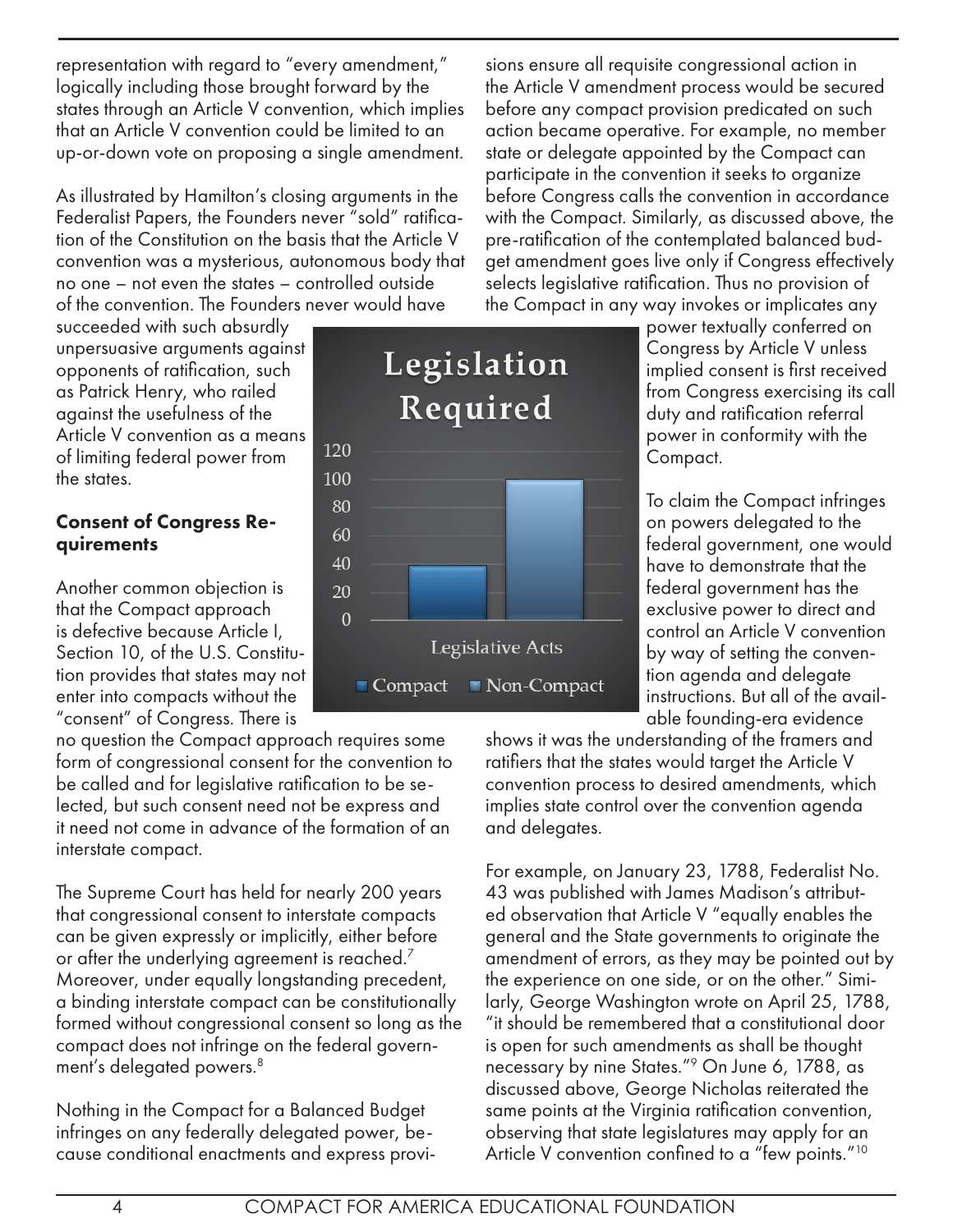This understanding of Article V was further confirmed by the last of the Federalist Papers, Federalist No. 85, in which Alexander Hamilton concluded, "We may safely rely on the disposition of the State legislatures to erect barriers against the encroachments of the national authority" by using their amendment power under Article V.

At the time of the Constitution's framing, the word "application" was a legal term of art that described a written means of petitioning a court for specific relief. The historical record of "applications" to the Continental and Confederation Congress confirms this meaning extended to legislative bodies as well, with applications being addressed to Congress by various states with very specific requests on a regular basis.11 Given Congress's obligation to call a convention for proposing amendments in response to the requisite number of applications, any convention called in response to applications of state

legislatures seeking a convention with a specific agenda is – and was – naturally understood as adopting that agenda.

Consistent with this understanding of the specific

agenda-setting power of an Article V application, Hamilton wrote in Federalist No. 85, "If, on the contrary, the Constitution proposed should once be ratified by all the States as it stands, alterations in it may at any time be effected by nine States." The reference to alterations being "effected by nine States" was in regard to what would be put into effect by the application of two-thirds of the states for an Article V convention; nine states being two-thirds of the original 13.

That Hamilton intended to convey that the application itself would specify the desired "alteration" is evident in the immediately following sentence: "Here, then, the chances are as thirteen to nine in favor of subsequent amendment, rather than of the original adoption of an entire system." Significantly, Hamilton footnoted the number "nine," explaining: "It may rather be said TEN, for though two thirds may set on foot the measure, three fourths must ratify." The colorful phrase that "two thirds may set on foot the measure" clearly indicates the ultimately ratified amendment ("the measure") would be specified initially by the application of "two thirds" of the state legislatures. This understanding is further established later in Federalist No. 85, where Hamilton observes, "Nor however difficult it may be supposed to unite two thirds or three fourths of the State legislatures, in amendments which may affect local interests, can there be any room to apprehend any such difficulty in a union on points which are merely relative to the general liberty or security of the people." Again, in referring to both the two-thirds threshold for an Article V application and the three-fourths threshold for ratification, Hamilton clearly contemplated that the states would "unite" on the same "amendments," further illustrating his expectation that the prompting application would advance the very amendments that would be ultimately ratified.

Hamilton was not alone in his understanding of how applications would unite the states in advancing one or more particular amendments. Ten years later,

An Article V convention was during 1799, James Madiand deliver the amendments states could organize an meant to bypass Congress desired by the states, as specified in their application.

son's Report on the Virginia Resolutions observed the Article V convention for the "object" of declaring the Alien and Sedition Acts unconstitutional.<sup>12</sup> After high-

lighting that "Legislatures of the States have a right also to originate amendments to the Constitution, by a concurrence of two-thirds of the whole number, in applications to Congress for the purpose," Madison wrote the states could ask their senators not only to propose an "explanatory amendment" clarifying that the Alien and Sedition Acts were unconstitutional, but also that two-thirds of the legislatures of the states "might, by an application to Congress, have obtained a Convention for the same object."

As illustrated by Madison's Report on the Virginia Resolutions, an Article V convention was meant to bypass Congress and deliver the amendment or amendments desired by the states, as specified in their application. It is only logical to conclude the states have the authority to determine who will represent them at the convention, how they will represent them, how they will run the convention, what they will propose, and how the states will respond to those proposals. Hence there is no need for congressional consent for the Compact to be validly formed, although such consent is unavoidably necessary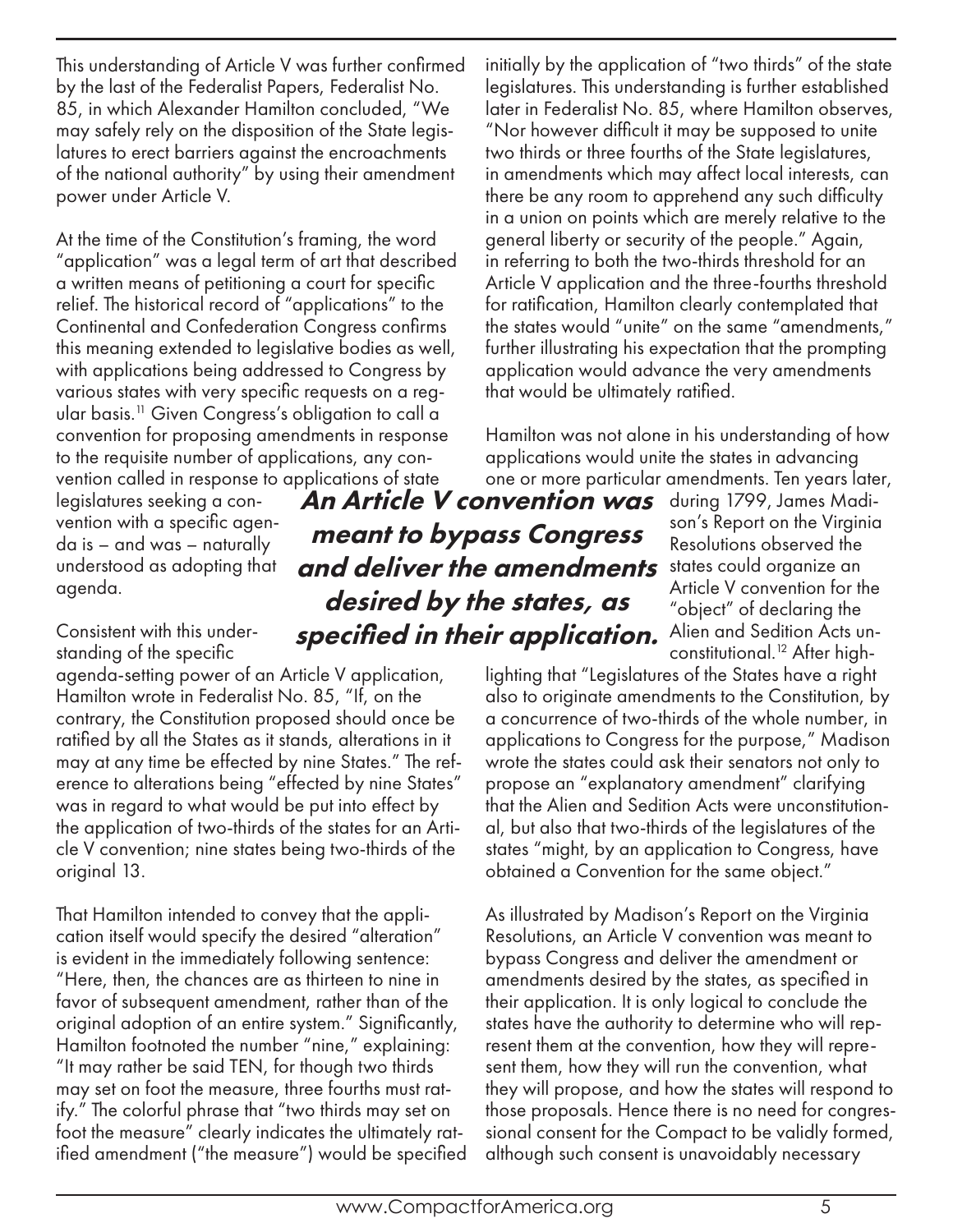before the Compact's contemplated convention call and ratification referral can be effective.

## Presidential Presentment Not Necessary

Another concern occasionally expressed about the Compact is that the counterpart congressional concurrent resolution would require presidential presentment, as do ordinary bills.<sup>13</sup> However, the U.S. Supreme Court has ruled in Hollingsworth v. Virginia that Congress's role in the Article V amendment process does not implicate presidential presentment.14 The contemplated concurrent resolution's exercise of Congress's Article V call duty and ratification referral power is similar in legal effect to the direct proposal of constitutional amendments. In both cases, Congress is merely channeling a legislative proposal for further action by other bodies – it is not, itself, making federal law. Therefore, its passage does not require presidential presentment.

## Conclusion: The Most Secure Process

A compact-organized Article V convention is clearly the optimal means of securing a ratified balanced budget amendment. With the Compact for a Balanced Budget, you know what you are going to get from an Article V proposing convention. The text of the contemplated balanced budget amendment is known in advance. The identities of convention delegates are known in advance. The convention agenda and rules are known in advance. The convention itself would be limited to 24 hours, ensuring the fiscal impact of the convention itself is minimal.

The amendment would be ratified if proposed by the convention, because the Compact pre-commits each member state to ratifying the contemplated amendment. Congress's willingness to call the convention in accordance with the Compact would be known in advance, because the introduction of the requisite congressional resolution could be sought whenever the political stars align. (The conditional enactments utilized in the resolution would allow the resolution to lie dormant if sought early, and later activate.)

In short, the Compact for a Balanced Budget consolidates everything states do in the constitutional amendment process into a single agreement among the states that is enacted once by each state, and everything Congress does in a single resolution

passed once. This greatly simplifies the cumbersome amendment process outlined in Article V of the Constitution, which would otherwise take more than a hundred legislative actions – a process that no one, not even Ronald Reagan and Milton Friedman, has ever successfully navigated to its conclusion despite decades of trying.

The Compact's amendment payload would be worth the effort. Imposing a fixed constitutional debt limit, which requires a referendum of the states on any debt limit increase, would increase transparency and be far more likely to generate a balanced budget than the status quo of limitless debt spending.

With the Compact's balanced budget amendment in place, Washington would no longer have the ability to set its own credit limit and write itself a blank check. The states would become an active board of directors charged with keeping an eye on our wayward federal CEO and staff. Debt would become scarce. Priorities would have to be set. Sustainable federal programs would have to become the norm. A broad national consensus – not midnight-hour panic – would have to support any further increases in the national debt.

It is time for Fivers to upgrade.

#### # # #

Nick Dranias is President & Executive Director within the Office of the President of Compact for America Educational Foundation, Inc., which is serving as Compact Administrator for the Compact for a Balanced Budget Commission. He is also a research fellow and policy advisor with the Heartland Institute. Dranias was previously director of policy development and constitutional government at the Goldwater Institute. He led the institute's successful challenge to Arizona's system of government campaign financing to the U.S. Supreme Court.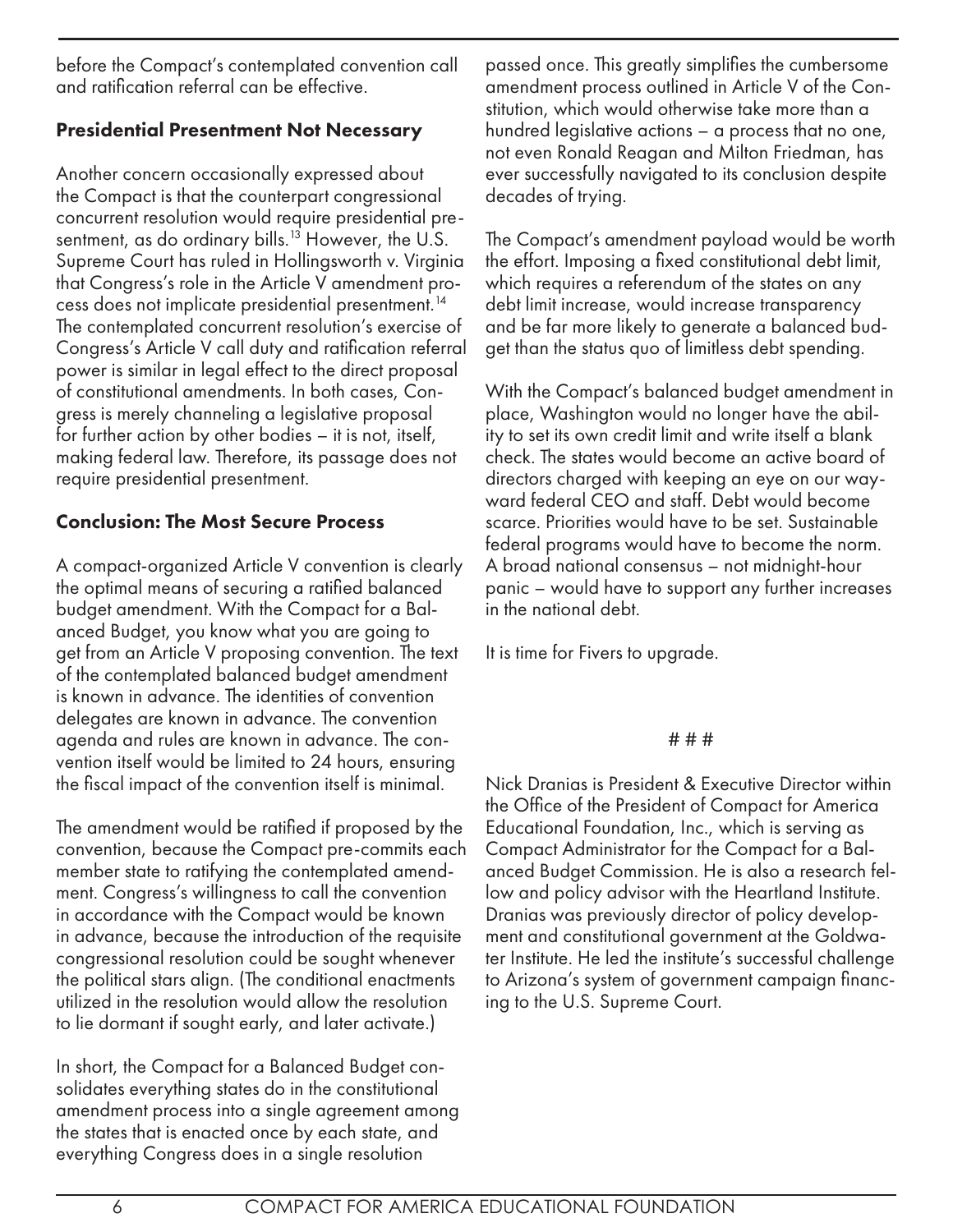### Endnotes

- 1. Treasury Direct, The Debt to the Penny and Who Holds It, www.treasurydirect.gov/NP/debt/ current.
- 2. Whet Moser, "Remember When Barack Obama Voted Against Raising the Debt Limit?" Chicago Magazine, July 14, 2011, www.chicagomag. com/Chicago-Magazine/The-312/July-2011/ Remember-When-Barack-Obama-Voted-Against-Raising-the-Debt-Limit/.
- 3. U.S. National Debt and Deficit History, Chart 4.02, www.usgovernmentdebt.us/debt\_deficit\_history.
- 4. U.S. Debt Clock, www.usdebtclock.org/.
- 5. Laurence J. Kotlikoff, Assessing Fiscal Sustainability, Mercatus Institute, George Mason University, December 12, 2013, p. 4, mercatus.org/ sites/default/files/Kotlikoff\_FiscalSustainability\_v2.pdf.
- 6. Jonathan Elliot, The Debates in the Several State Conventions of the Adoption of the Federal Constitution, vol. 3, pp. 101–2 (Virginia) (1827), available at files.libertyfund.org/ files/1907/1314.03\_Bk.pdf.
- 7. Cuyler v. Adams, 449 U.S. 433, 441 (1981); Wharton v. Wise, 153 U.S. 155 (1894); Virginia v. Tennessee, 148 U.S. 503, 521 (1893); Green v. Biddle, 21 U.S. 1, 39-40 (1823).
- 8. Cuyler, 449 U.S. at 440; U.S. Steel v. Multistate Tax Commission, 434 U.S. 452, 459 (1978); the decision stated congressional consent is required only for an interstate compact that would enhance "states power quoad [relative to] the federal government").
- 9. The Writings of George Washington, collected and edited by Worthington Chauncey Ford, Vol. XI (1785–1790) (New York and London: G.P. Putnam's Sons, 1890) , p. 249, available at files.libertyfund.org/files/2415/Washington\_1450-11\_Bk.pdf.
- 10.Jonathan Elliot, The Debates in the Several State Conventions of the Adoption of the Federal Constitution, vol. 3 (Virginia) (1827), p. 102, available at files.libertyfund.org/ files/1907/1314.03\_Bk.pdf.
- 11. See, e.g., Journals of the Continental Congress, Proceedings, vol. VI (June 1780) (application from New Hampshire), p. 189; id. at 331 (October 1780) (application from New York), available at https://play.google.com/store/books/

details?id=QmgFAAAAQAAJ&rdid=book-Qmg-FAAAAQAAJ&rdot=1.

- 12. The Writings of James Madison, comprising his Public Papers and his Private Correspondence, including his numerous letters and documents now for the first time printed, Vol. 6, edited by Gaillard Hunt (New York: G.P. Putnam's Sons, 1900) , pp. 403–4, available at files.libertyfund.org/files/1941/ 1356.06\_Bk.pdf.
- 13.U.S. Const., art. I, sec. 7 (cl. 2).
- 14.Hollingsworth v. Virginia, 3 U.S. 378 (1798); Consumer Energy Council of Am. v. FERC, 673 F.2d 425, 460 (D.C. Cir. 1982); Special Constitutional Convention Study Committee, American Bar Association, Amendment of the Constitution by the Convention Method under Article V 25 (1974).